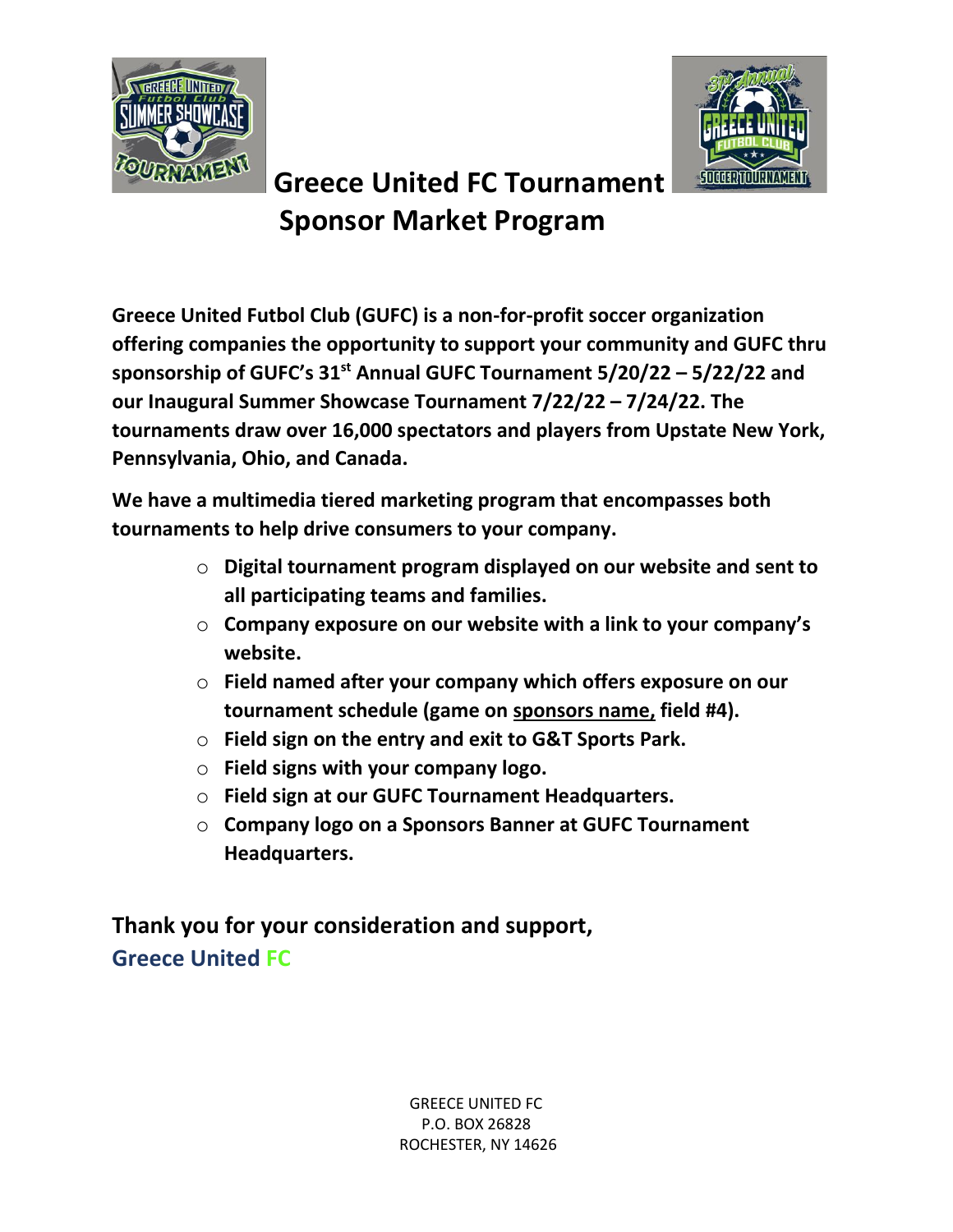# **Program Levels:**

#### **Titanium –** *Cost \$750*

- o **12 field signs at G&T Fields.**
- o **1 field sign at GUFC Headquarters and 1 field sign at second Tournament Headquarters site.**
- o **1 field sign on the entry and exit to G&T Field.**
- o **Digital Tournament Program with your ad. Sent to all participants and posted on GUFC website.**
- o **Logo on Sponsors Banner at GUFC Headquarters.**
- o **Logo on GUFC website banner show for 52 weeks.**
- o **Link to customers website on GUFC Website.**
- o **Field named after your company which will feature you on the tournament schedule (example: GUFC vs Soccer Stars on** *Sponsor's Name,* **field #4).**

#### **Diamond – Cost \$500**

- **9 field signs at G&T Fields.**
- **1 field sign at GUFC Headquarters and 1 field sign at second tournament headquarters site.**
- **1 field sign on entry and exit to G&T Field.**
- **Digital Tournament Program with your ad. Sent to all participants and posted on GUFC website.**
- **Logo on Sponsors Banner at GUFC Headquarters.**
- **Logo on GUFC website banner show for 40 weeks.**
- **Link to customers website on GUFC Website.**

#### **Gold –** *\$350*

- **7 field signs at G&T Fields.**
- **1 field sign at GUFC Headquarters.**
- **1 field sign on entry and exit to G&T Field.**
- **Digital Tournament Program with your ad. Sent to all participants and posted on GUFC website.**
- **Logo on Sponsors Banner at GUFC Headquarters.**
- **Logo on GUFC website banner show for 26 weeks.**
- **Link to customers website on GUFC Website.**

#### **Sliver –** *Cost \$200*

- **4 field signs at G&T Fields**
- **1 field sign at GUFC Headquarters.**
- **Digital Tournament Program with your ad. Sent to all participants and posted on GUFC website.**
- **Logo on Sponsors Banner at GUFC Headquarters.**
- **Logo on GUFC website banner show for 16 weeks.**

#### **Bronze –** *\$100*

- **2 field signs at G&T Fields.**
- **Digital Tournament Program with your ad. Sent to all participants and posted on GUFC website.**
- **Logo on Sponsors Banner at GUFC Headquarters.**
- **Logo on GUFC website banner show for 12 weeks.**

#### **Digital –** *\$50*

• **Digital Tournament Program with your ad. Sent to all participants and post on GUFC website.**

• **Logo on GUFC website banner show for 6 weeks.**

Coach Name: \_\_\_\_\_\_\_\_\_\_\_\_\_\_\_\_\_\_\_\_\_\_\_\_\_\_ Team: \_\_\_\_\_\_\_\_\_\_\_\_\_\_\_\_\_\_\_\_\_\_\_\_

Order Taken By: \_\_\_\_\_\_\_\_\_\_\_\_\_\_\_\_\_\_\_\_\_\_\_\_ Phone: \_\_\_\_\_\_\_\_\_\_\_\_\_\_\_\_\_\_\_\_\_\_\_